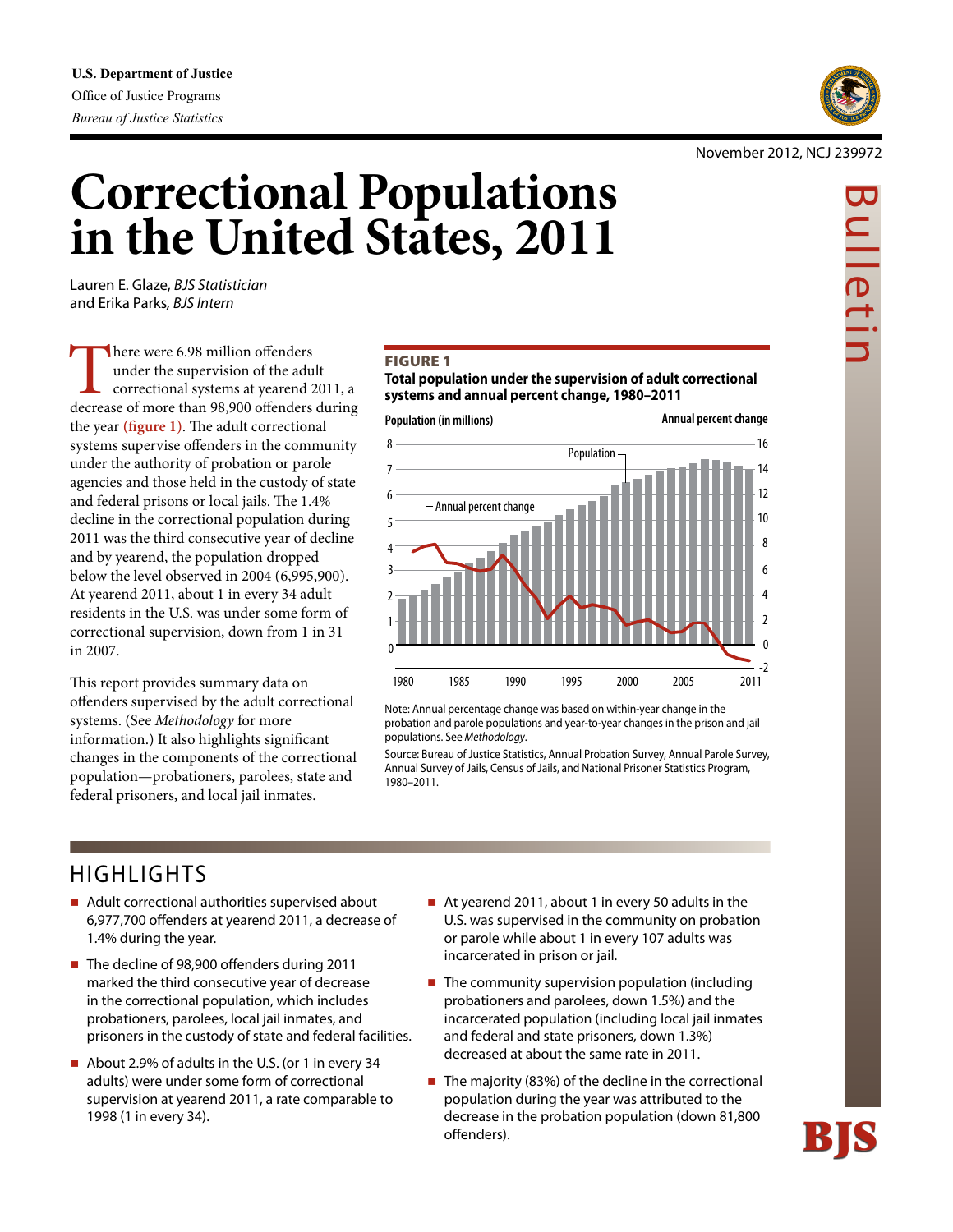About 2.9% of adults in the U.S. (or 1 in every 34 adults) were under some form of correctional supervision at yearend 2011 **(table 1)**. The correctional supervision rate observed in 2011 marked the lowest rate of adults in the U.S. under correctional supervision since 2000. The 2011 rate was comparable to the correctional supervision rate observed in 1998 (1 in every 34 adults) when about one million fewer offenders were under correctional supervision (5.9 million in 1998).<sup>1</sup>

At yearend 2011, the rate of adults in the U.S. who were under supervision in the community on probation or parole (2,015 per 100,000 adults) was more than twice as high as the rate of adults incarcerated in state and federal prisons or local jails (937 per 100,000 adults). (See appendix table 1 for the incarceration rate, which is different from the imprisonment rate published in *Prisoners in 2011*, BJS website, NCJ 239808, December 2012. See *Probation* 

1See *Probation and Parole in the United States, 1998*, BJS website, NCJ 178234, August 1999.

*and Parole in the United States, 2011*, BJS website, NCJ 239686, November 2012, for the community supervision rate.) About 1 in every 50 adults in the U.S. was under community supervision and 1 in every 107 adults was incarcerated in 2011.

At yearend 2011, about 7 in 10 offenders supervised by the adult correctional systems were on probation or parole, while about 3 in 10 were held in the custody of state and federal prisons or local jails. These findings have remained relatively constant since 2000.

#### **TABLE 1**

**U.S. adult residents supervised by the adult correctional systems, 2000–2011**

| Year | Number per 100,000 U.S. adult residents <sup>a</sup> | U.S. adult residents under correctional supervision- |
|------|------------------------------------------------------|------------------------------------------------------|
| 2000 | 3,060                                                | 1 in 33                                              |
| 2001 | 3,080                                                | 1 in 32                                              |
| 2002 | 3,120                                                | 1 in 32                                              |
| 2003 | 3,150                                                | 1 in 32                                              |
| 2004 | 3,170                                                | 1 in 32                                              |
| 2005 | 3,160                                                | 1 in 32                                              |
| 2006 | 3,190                                                | 1 in 31                                              |
| 2007 | 3,210                                                | 1 in 31                                              |
| 2008 | 3,160                                                | 1 in 32                                              |
| 2009 | 3,090                                                | 1 in 32                                              |
| 2010 | 2,990                                                | 1 in 33                                              |
| 2011 | 2,920                                                | 1 in 34                                              |

Note: Rates are estimated to the nearest 10. Estimates may not be comparable to previously published BJS reports due to updated information.

aThe correctional supervision rate was computed using the U.S. adult resident population estimates for January 1 of the following year.

Source: Adult correctional population estimates are based on the Bureau of Justice Statistics' Annual Probation Survey, Annual Parole Survey, Annual Survey of Jails, Census of Jails, and National Prisoner Statistics Program, 2000–2011. The adult resident population estimates are based on U.S. Census Bureau National Intercensal Estimates 2001–2010, and unpublished adult resident population estimates on January 1, 2011, and January 1, 2012.

### **Prison populations: A comparison between the jurisdiction and custody populations**

BJS's official measure of the prison population is the count of prisoners under the jurisdiction or legal authority of state and federal adult correctional officials (1,598,780 in 2011). The jurisdiction population count is reported in *Prisoners in 2011*, BJS website, NCJ 239808, December 2012. These prisoners may be held in prison or jail facilities located outside of the state or federal prison systems. The prison population reported in table 2 in this report is the number held in custody or physically housed in state (1,289,376 in 2011) and federal (214,774 in 2011) adult correctional facilities, regardless of which entity has legal authority over the prisoners (appendix table 1). This includes

state and federal prisoners held in privately operated facilities. The difference between the number of prisoners in custody and the number under jurisdiction is the number of state and federal prisoners held in the custody of local jails, inmates out to court, and those in transit from the jurisdiction of legal authority to the custody of a confinement facility outside that jurisdiction. Because table 2 presents data on the number of individuals under the supervision of the adult correctional systems by correctional status, BJS uses the count of the number of prisoners held in custody to avoid double counting prisoners held in local jails.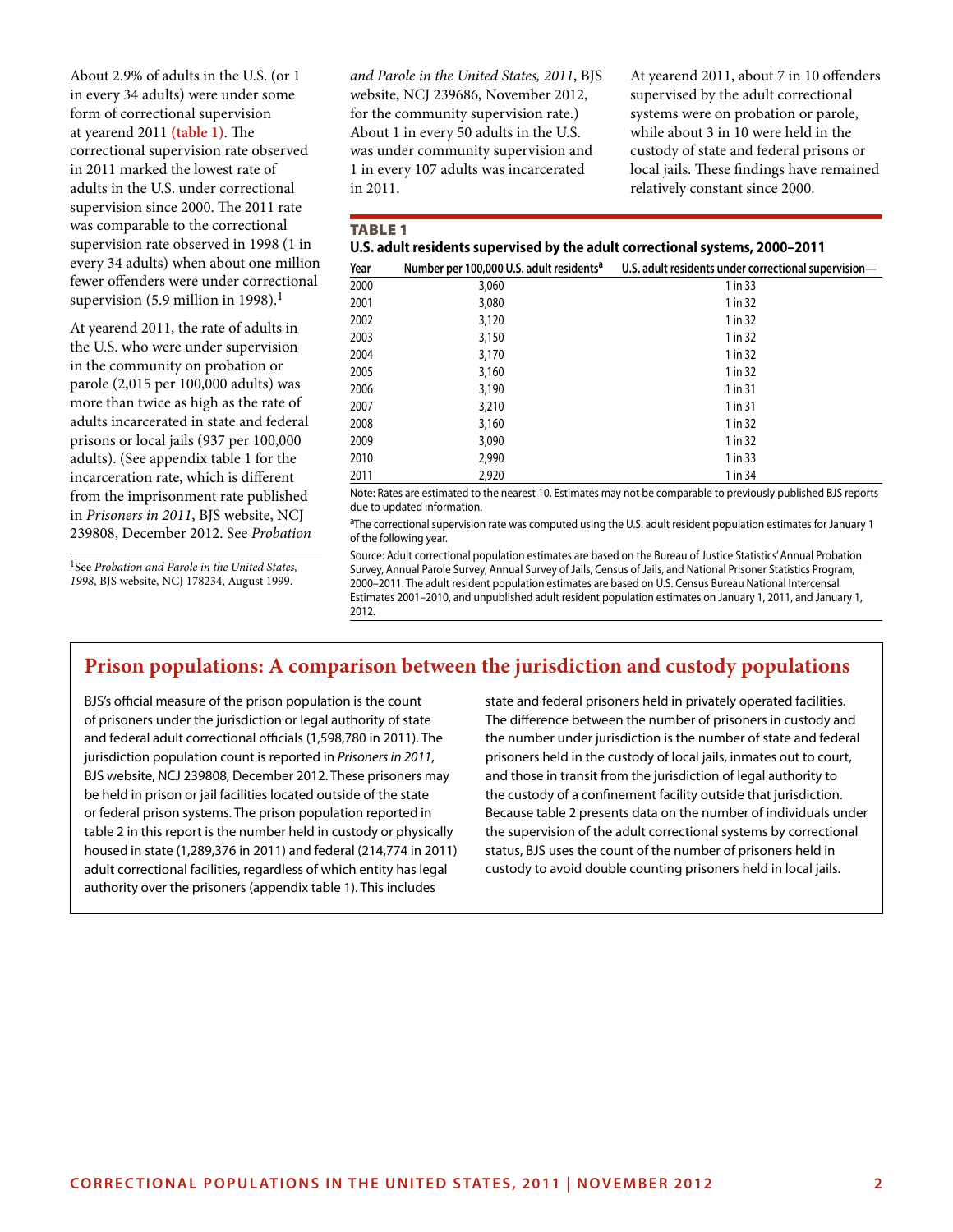#### **Community supervision and incarcerated populations decreased at about the same rate during 2011**

At yearend 2011 about 4,814,200 offenders were supervised in the community either on probation or parole, while about 2,239,800 offenders were incarcerated in state and federal prisons or local jails **(table 2)**. During 2011, the population supervised in the community (down 1.5%) and the incarcerated (down 1.3%) population declined at about the same rate. This was the third consecutive year of decline in both correctional populations.

All of the decrease in the number of offenders supervised in the community (down 71,300) on probation or parole was attributed to the decline in the probation population (down 81,800). An increase of 1.6% (13,300 parolees) in the parole population slightly offset the decline observed in the community supervision population during the year. $<sup>2</sup>$ </sup>

During 2011, less than half (43%) of the decrease in the incarcerated population (down 30,400 inmates) was attributed to the decline in the local jail population (down 13,100). In comparison, more than half (57%) of the decrease in the incarcerated population was due to the decline in the number of persons in the custody of state and federal prisons (down 17,300). $3$  All of the decrease in the total prison population was due to the decline in the number of prisoners held in the custody of state facilities (down 25,100 prisoners or 1.9%),

2A small number of parolees were also on probation during 2011. The total community supervision population and change in the population during the year was adjusted to account for these offenders to avoid double counting. For this reason, the sum of the changes in the probation and parole populations during 2011 does not equal the total change in the community supervision population during the year. See *Methodology* for more details. 3Changes in the prison population in this report are not comparable to changes in the prison population reported in *Prisoners in 2011*, BJS website, NCJ 239808, December 2012. This is due to the difference in the custody prison population and the jurisdiction prison population, which is BJS's official measure of the prison population. See the text box at the bottom of page 2 for more information.

including privately operated facilities under state authority (appendix table 1). The increase in the number of prisoners held in the custody of federal facilities (up 7,800 or 3.8%) partially offset the decline in the total prison population

during the year. The growth in the federal prison population during 2011 was lead by an increase in the number of federal prisoners held in privately operated facilities under federal authority (up 4,600 or 18.2%).

#### TABLE<sub>2</sub>

| Trends in the adult correctional population, by correctional status, 2000-2001, 2005, |  |
|---------------------------------------------------------------------------------------|--|
| 2008-2011                                                                             |  |

|                                                | <b>Total correctional</b> | <b>Community supervision</b> |           |         |              | Incarcerated <sup>c</sup> |                     |  |
|------------------------------------------------|---------------------------|------------------------------|-----------|---------|--------------|---------------------------|---------------------|--|
| Year                                           | population <sup>a</sup>   | <b>Total</b> <sup>b</sup>    | Probation | Parole  | <b>Total</b> | Jail <sup>d</sup>         | Prison <sup>e</sup> |  |
| 2000                                           | 6,460,000                 | 4,565,100                    | 3,839,532 | 725,527 | 1,937,500    | 621.149                   | 1,316,333           |  |
| 2001                                           | 6,583,500                 | 4,665,900                    | 3,934,713 | 731,147 | 1,961,200    | 631,240                   | 1,330,007           |  |
| 2005                                           | 7.050.900                 | 4,946,800                    | 4,162,495 | 784,354 | 2,195,500    | 747.529                   | 1,447,942           |  |
| 2008                                           | 7,311,600                 | 5,095,200                    | 4.270,917 | 828.169 | 2,307,500    | 785.533                   | 1,521,971           |  |
| 2009                                           | 7,231,400                 | 5,017,300                    | 4,198,155 | 824,115 | 2,292,100    | 767,434                   | 1,524,650           |  |
| 2010                                           | 7.079.500                 | 4,887,900                    | 4,055,514 | 840,676 | 2,270,100    | 748.728                   | 1,521,414           |  |
| 2011                                           | 6,977,700                 | 4,814,200                    | 3,971,319 | 853,852 | 2,239,800    | 735.601                   | 1,504,150           |  |
| Average annual<br>percent change,<br>2000-2010 | 0.9%                      | 0.7%                         | 0.5%      | 1.5%    | 1.6%         | 1.9%                      | 1.4%                |  |
| Percent change,<br>2010-2011 <sup>f</sup>      | $-1.4%$                   | $-1.5%$                      | $-2.0%$   | 1.6%    | $-1.3%$      | $-1.8%$                   | $-1.1%$             |  |

Note: The change in the total correctional population was based on the sum of the differences in the probation, parole, local jail, and prison custody populations. Estimates were rounded to the nearest 100 and may not be comparable to previously published BJS reports due to updated information. Total community supervision, probation, parole, and prison custody estimates are for December 31 within the reporting year; jail population estimates are for June 30. See *Methodology*.

aEstimates were adjusted to account for some offenders with multiple correctional statuses. For this reason, details do not sum to totals. See *Methodology*.

<sup>b</sup>Includes some offenders held in a prison or jail but who remained under the jurisdiction of a probation or parole agency. The 2008 to 2011 estimates were adjusted to account for offenders with dual community supervision statuses. For this reason, details do not sum to totals. See *Methodology*.

<sup>c</sup>Includes local jail inmates and prisoners held in the custody of state or federal prisons or privately operated facilities.

dTotals were estimated based on the Annual Survey of Jails, except the total for 2005, which is a complete enumeration based on the Census of Jail Inmates. See appendix table 4 for standard errors and *Methodology*.

eIncludes prisoners held in the custody of state and federal prisons or privately operated facilities. The custody prison population is not comparable to the jurisdiction prison population. See text box on page 2 for a discussion about the differences between the two prison populations. See *Prisoners in 2011*, BJS website, NCJ 239808, December 2012, for information on the jurisdiction prison population, which is BJS's official measure of the prison population.

<sup>f</sup>The change in the total correctional population was based on the sum of the differences in the probation, parole, local jail, and prison custody populations. See *Methodology* for more information on the methods used to calculate annual change within each correctional population.

Source: Bureau of Justice Statistics, Annual Probation Survey, Annual Parole Survey, Annual Survey of Jails, Census of Jail Inmates, and National Prisoner Statistics Program, 2000-2011.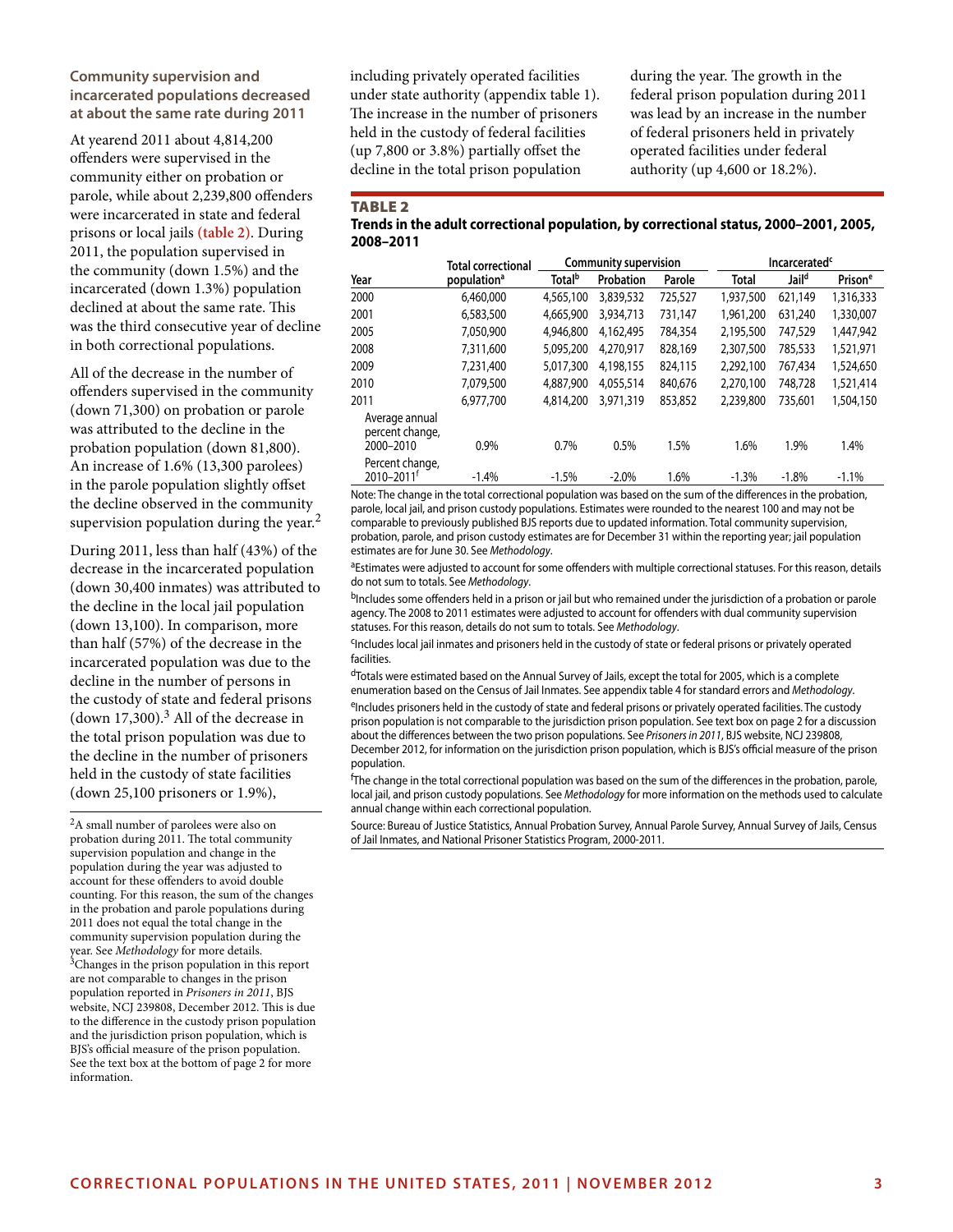#### **Fewer probationers during 2011 accounted for most of the decline in the correctional population**

The probation population (57%) represented the largest component of the correctional population at yearend 2011, relatively consistent since 1980 (61%) **(table 3)**. About 81,800 fewer offenders were on probation at the end of 2011, accounting for most (83%) of the decline in the correctional population during the year.

The drop in the number of prisoners held in the custody of state and federal prisons (down 17,300) during 2011 represented about 18% of the decline in the correctional population, while the decrease in the number of local jail inmates (down 13,100) accounted for about 13%. The parole population (up 13,300) was the only correctional population to increase during 2011, partially offsetting the decline in the total correctional population during the year.

#### TABLE<sub>3</sub> **Adult correctional population, by correctional status, 2011**

|                                           |                           |                  | Population change, 2011 |                             |  |
|-------------------------------------------|---------------------------|------------------|-------------------------|-----------------------------|--|
| <b>Correctional populations</b>           | Population,<br>12/31/2011 | Percent of total | <b>Number</b>           | Percent of<br>total decline |  |
| Total <sup>a</sup>                        | 6,977,700                 | 100%             | $-98,900$               | 100%                        |  |
| Probation <sup>b</sup>                    | 3,971,319                 | 56.9%            | $-81.796$               | 82.7%                       |  |
| Parole <sup>b</sup>                       | 853,852                   | 12.2             | 13,254                  | $-13.4$                     |  |
| Prison <sup>c</sup>                       | 1,504,150                 | 21.6             | $-17.264$               | 17.5                        |  |
| Local jail <sup>d</sup>                   | 735,601                   | 10.5             | $-13.127$               | 13.3                        |  |
| Multiple correctional status <sup>e</sup> | 87,200                    | ٠                |                         | ٠                           |  |

Note: Estimates were rounded to the nearest 100. Details may not sum to totals due to rounding. :Not calculated.

aEquals the sum of each correctional population and excludes the number of offenders with multiple correctional statuses. Change equals the sum of the change for each correctional population. See *Methodology*.

bChange equals the difference between the January 1 and December 31, 2011, populations.

cCustody prison population as of December 31. See the text box on page 2 for a discussion of the difference between the custody and jurisdiction prison populations. Change equals the difference between the December 31 custody prison populations for 2010 and 2011.

dPopulation is as of the last weekday in June. Change equals the difference between the populations on the last weekday in June 2010 and 2011.

eSome probationers and parolees on December 31, 2011, were held in a prison or jail but still remained under the jurisdiction of a probation or parole agency and were excluded from the total correctional population to avoid double counting. See table 4 and *Methodology*.

Source: Bureau of Justice Statistics, Annual Probation Survey, Annual Parole Survey, Annual Survey of Jails, and National Prisoner Statistics Program, 2011.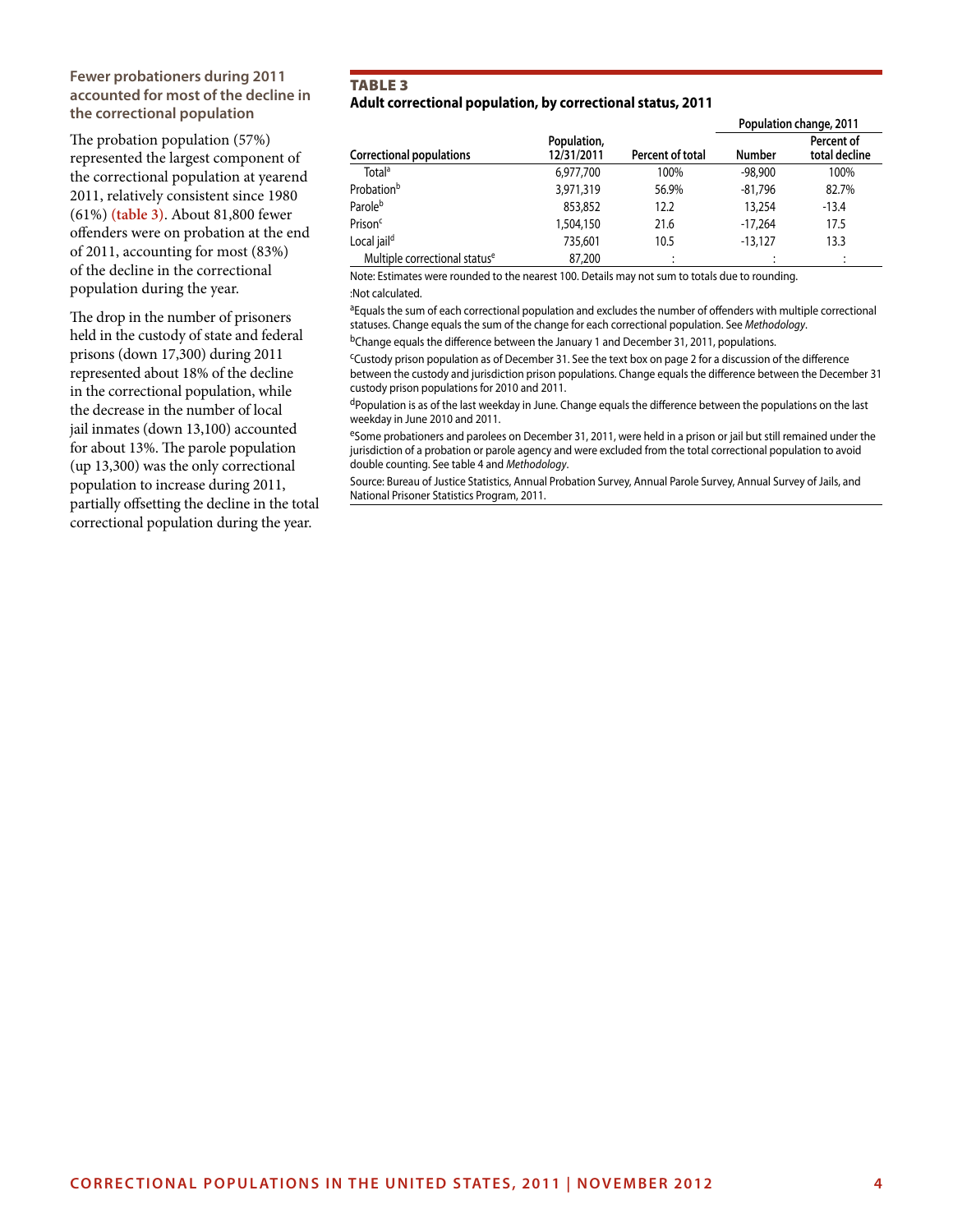#### **Sources of data**

The data were collected through five separate Bureau of Justice Statistics (BJS) data collections:

**Annual Probation Survey; Annual Parole Survey**. BJS's Annual Probation Survey and Annual Parole Survey began in 1980 and collect data from probation and parole agencies in the U.S. that supervise adults. In these data, adults are persons subject to the jurisdiction of an adult court or correctional agency. Persons under age 18 who were prosecuted as adults in a criminal court are considered adults, but persons under age 18 who were under the jurisdiction of a juvenile court or agency are excluded. The National Criminal Justice Information and Statistics Service of the Law Enforcement Assistance Administration (LEAA), BJS's predecessor agency, began a statistical series on parole in 1976 and probation in 1979.

The Annual Probation Survey and the Annual Parole Survey collect data on (1) the total number of adults supervised in the community on January 1 and December 31 each year, (2) the number of adults who enter and exit supervision during the reporting year, (3) characteristics of the populations at yearend, and (4) other information. Both surveys cover the 50 states, the District of Columbia, and the federal system. BJS relies on the voluntary participation of state central reporters and separate state, county, and court agencies for its annual data on probation and parole. For more information, go to the Probation and Parole Population series page on the BJS website at www.bjs.gov.

**Annual Survey of Jails**. BJS's Annual Survey of Jails (ASJ) began in 1982. Jails are confinement facilities, usually administered by a local law enforcement agency, that are intended to hold adults. Local jails may also hold inmates under age 18 before or after adjudication (about 5,900 in 2011; See *Jail Inmates at Midyear 2011 – Statistical Tables*, BJS website, NCJ 237961, April 2012). These inmates are included in the jail population count.

The ASJ collects data from a nationally representative sample of local jails and has been conducted annually except for 1983, 1988, 1993, 1999, and 2005 in which a complete census of U.S. local jails was conducted. It collects data on (1) the size of the jail inmate population at midyear, (2) the characteristics of the population, (3) information about jail capacity, and (4) in recent years, data on weekly admissions and releases. BJS relies on the voluntary participation of local jail administrators for the ASJ data. For more information, go to the Prison and Jail Inmates at Midyear series page on the BJS website at www.bjs.gov for the *Jail Inmates at Midyear s*tatistical products. Prior to 2007, the *Jail Inmates at Midyear* statistical products were titled *Prison and Jail Inmates at Midyear*.

**Census of Jails**. BJS's Census of Jails (CJS) is part of a series of data collection efforts aimed at studying the nation's locally administered jails. To reduce respondent burden and improve data quality and timeliness, the census was split into two data collections in 2005 and 2006: the 2005 Census of Jail Inmates (CJI) and the 2006 Census of Jail Facilities (CJF). The census collects data on (1) jail jurisdictions' supervised populations, which may include inmates under age 18 who were held before or after adjudication, (2) inmate counts and movements, and (3) persons under jail supervision who were supervised outside a jail facility. The Census of Jails began in 1970 and was conducted in 1972, 1978, 1983, 1988, 1993, 1999, 2002, 2005, and 2006. For more information on the 2005 CJI, 2006 CJF, and the original Census of Jails, go to www.bjs.gov.

**National Prisoner Statistics Program**. Begun in 1926 under a mandate from Congress, the National Prisoner Statistics (NPS) program collects data on the number of state and federal prisoners at midyear and yearend. BJS relies on the voluntary participation by state departments of corrections and the Federal Bureau of Prisons for NPS data.

The NPS distinguishes between prisoners in custody and prisoners under jurisdiction. To have custody of a

prisoner, a state or federal correctional authority must physically house a prisoner in one of its facilities or in a private facility under its authority. To have jurisdiction over a prisoner, a state or federal prison must have legal authority over the prisoner, regardless of where the prisoner is held. These prisoners may be held in prison or jail facilities located outside of the state or in the federal prison system.

The prison data in this report reflect the NPS custody counts and they include all inmates held within a respondent's facilities, including inmates housed for other correctional facilities, prisoners held in privately operated facilities, prisoners under age 18 who were serving time in a state or federal correctional facility after being sentenced as an adult in a criminal court (1,790 in 2011), and inmates in the six states in which prisons and jails form one integrated system, including inmates under age 18 who may have been held before or after adjudication.4

#### **Probation and parole populations**

Total correctional population counts reflect data reported by probation and parole agencies within the specific reporting year. While some agencies update their probation and parole data for different reasons after submitting their data, BJS does not obtain updated data for prior years.

Updated data usually include data that were not entered into the information system before the survey was submitted or data that were not fully processed by yearend. Probation and parole agencies also experience changes in reporting methods over time. (See *Probation and Parole in the United States, 2011*, BJS website, NCJ 239686, December 2012.) Therefore, probation and parole population counts on January 1 of the current year may differ from population counts on December 31 of the prior reporting year.

4See *Prisoners in 2011*, BJS website, NCJ 239808, December 2012, for more information about the six states with combined prison and jail systems.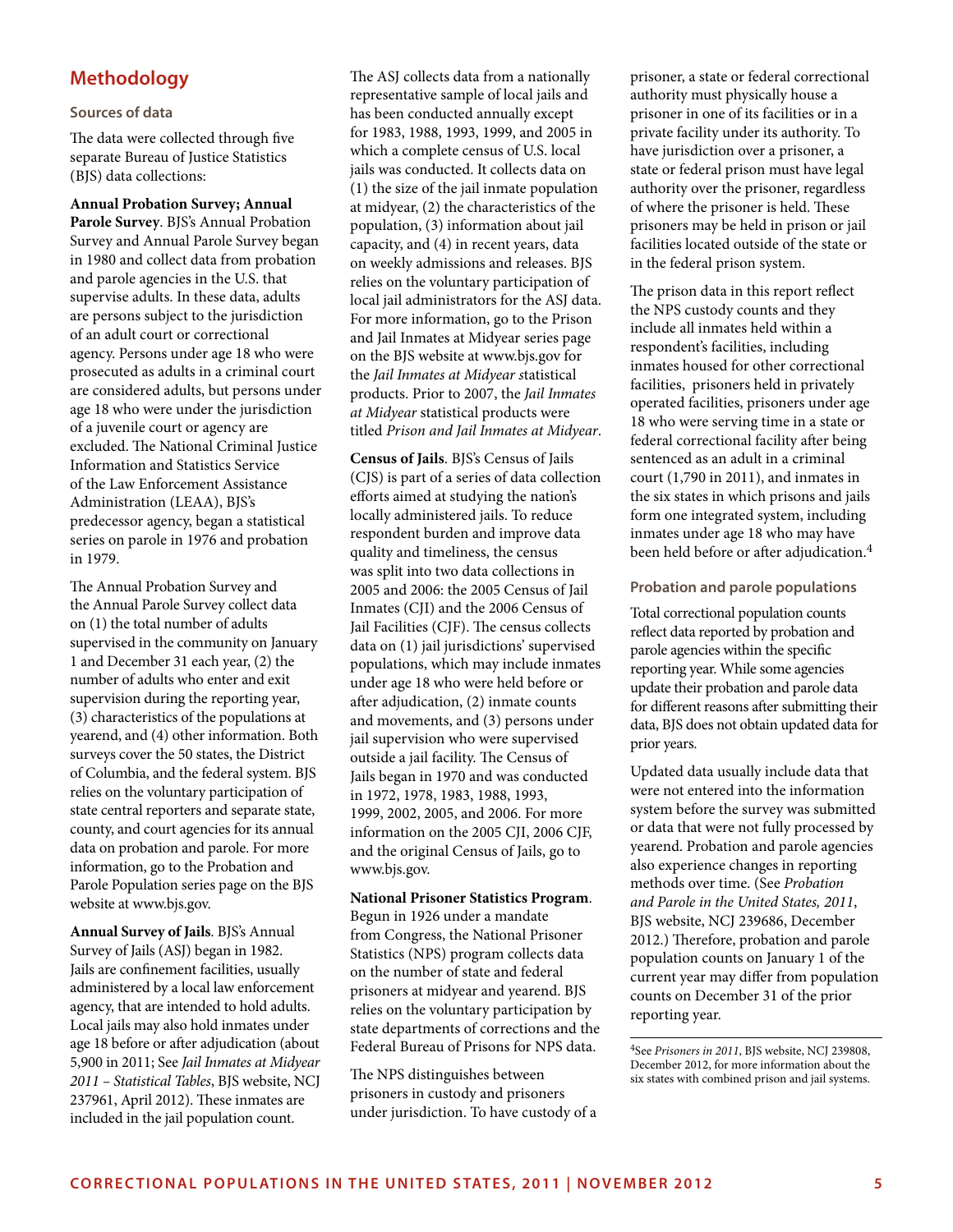The number of offenders supervised by the adult correctional systems in each year reflect the population counts reported by probation and parole agencies within the reporting year. For example, the 2010 probation and parole totals are the December 31, 2010, population counts reported by the agencies for the 2010 reporting year. This method was first adopted with *Correctional Populations in the United States, 2010*, BJS website, NCJ 236319, December 2011.

In previously published BJS reports, the December 31 probation and parole population counts within a reporting year were updated with the January 1 probation and parole population counts from the next reporting year. The total correctional population counts within a year in previously published BJS reports included the January 1 probation and parole population counts from the next reporting year. This former method was previously used to facilitate the estimation of annual change in the total correctional population, as well as the probation and parole populations, by attempting to account for annual reporting changes or updated data. However, for this report, BJS used the newer method to estimate annual change in the total correctional population, and the probation and parole populations. This method is comparable to the method used for the 2010 report. (See *Estimating annual change in the total correctional populations,* page 7.)

#### **Local jail and custody prison population**

Respondents to the ASJ are asked to report the number of jail inmates confined as of the last weekday in June of each year. The total correctional population counts in each year include jail population counts as of the last weekday in June for all inmates confined in local jails. This is used as an estimate of the number in local jails at yearend.

Respondents to the NPS are asked to report separate population counts of the number of prisoners in the custody of and under the jurisdiction of state or federal correctional facilities on December 31 of each year. The total correctional population count in each year reflects the custody prison populations as of December 31, and differs from the jurisdiction population counts reported in *Prisoners in 2011*, BJS website, NCJ 239808, December 2012.

#### **Counts adjusted for offenders with multiple correctional statuses**

Offenders under correctional supervision may have multiple correctional statuses for several reasons. For example, probation and parole agencies may not always be notified immediately of new arrests, jail admissions, or prison admissions; absconders included in a probation or parole agency's population in one jurisdiction may actually be incarcerated in another jurisdiction; individuals may be admitted to jail or prison before formal revocation hearings and potential discharge by a probation or parole agency; and individuals may be serving separate probation and parole sentences concurrently.

In 1998, BJS began collecting data on the number of offenders with multiple correctional statuses and has expanded on the information collected since then. **Table 4** includes the adjustments that were made to the total correctional population to exclude offenders with multiple correctional statuses.

#### **TABLE 4**

| Offenders with multiple correctional statuses at yearend, by correctional status, |  |
|-----------------------------------------------------------------------------------|--|
| 1998–2011                                                                         |  |

|      |        | Probationers in- |                             |                | Parolees-                      |              |  |  |
|------|--------|------------------|-----------------------------|----------------|--------------------------------|--------------|--|--|
| Year | Total  | Local jails      | State or<br>federal prisons | In local jails | In state or<br>federal prisons | On probation |  |  |
| 1998 | 49,500 | 28,800           | 20,700                      |                | --                             |              |  |  |
| 1999 | 46,700 | 23,900           | 22,800                      |                | --                             |              |  |  |
| 2000 | 42,500 | 20,400           | 22,100                      | --             | --                             |              |  |  |
| 2001 | 43,600 | 23,400           | 20,200                      |                | --                             |              |  |  |
| 2002 | 50,300 | 29,300           | 20,900                      |                | --                             |              |  |  |
| 2003 | 47,000 | 25,500           | 21,500                      |                | --                             |              |  |  |
| 2004 | 56,000 | 34,400           | 21,600                      |                |                                |              |  |  |
| 2005 | 91,400 | 32,600           | 22,100                      | 18,300         | 18,400                         |              |  |  |
| 2006 | 92,000 | 33,900           | 21,700                      | 20,700         | 15,700                         |              |  |  |
| 2007 | 75,800 | 19,300           | 23,100                      | 18,800         | 14,600                         |              |  |  |
| 2008 | 95,000 | 23,800           | 32,400                      | 19,300         | 15,600                         | 3,900        |  |  |
| 2009 | 82,900 | 21,400           | 23,100                      | 19,100         | 14,300                         | 5,000        |  |  |
| 2010 | 86,800 | 21,300           | 21,500                      | 21,400         | 14,400                         | 8,300        |  |  |
| 2011 | 87,200 | 21,100           | 22,300                      | 18,000         | 14,900                         | 11,000       |  |  |

Note: Estimates may not be comparable to previously published BJS reports due to updated information. Details may not sum to totals due to rounding.

--Not collected or excluded from total correctional population.

Source: Bureau of Justice Statistics, Annual Probation Survey, Annual Parole Survey, 1998–2011.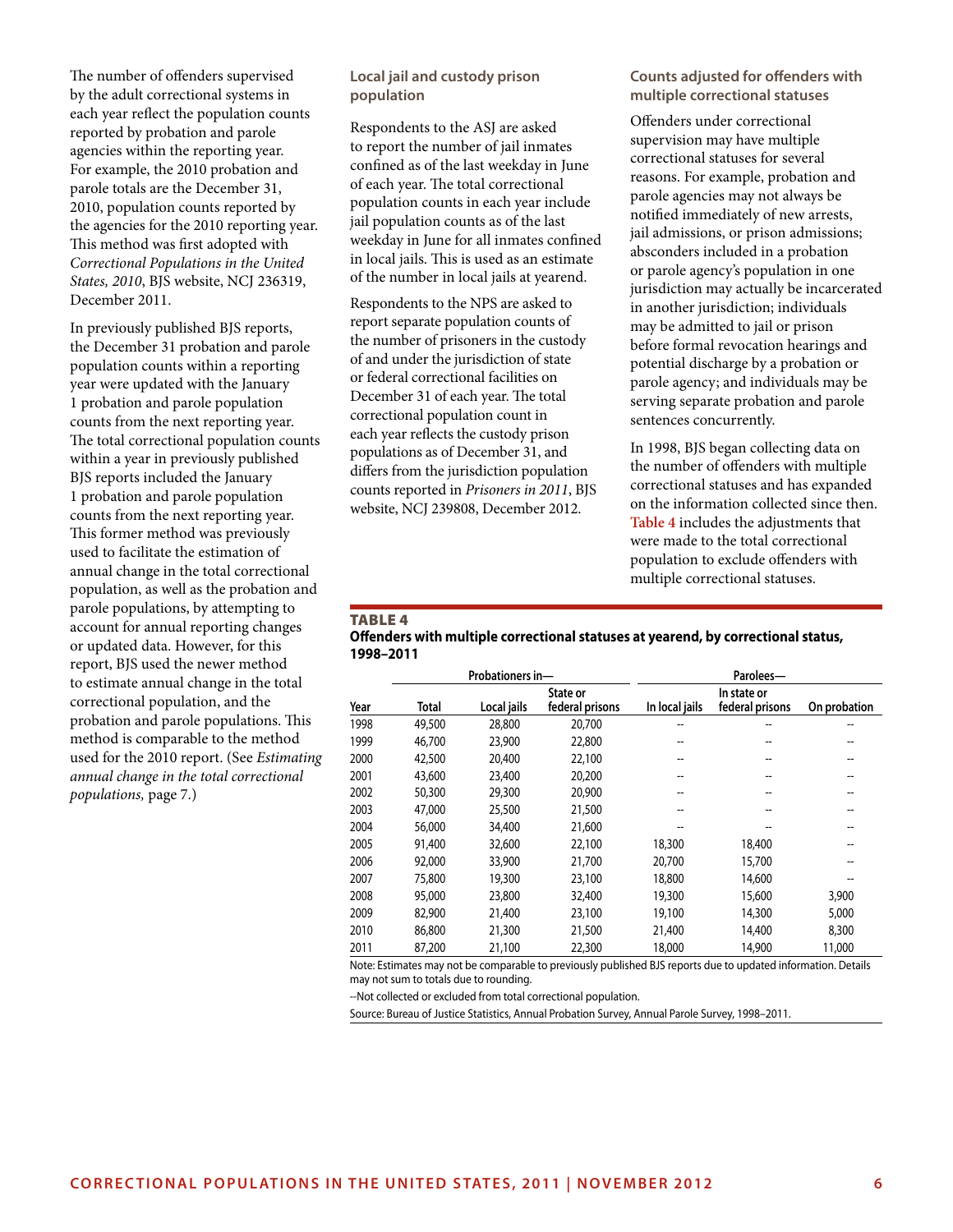These estimates are based on reported data provided by the probation and parole agencies that were capable of providing the information within the specific reporting year. Because some probation and parole agencies did not provide these data each year, the numbers may underestimate the total number of offenders with multiple correctional statuses between 1998 and 2011. Due to these adjustments, the sum of the four correctional populations in tables 2 and 3 will not equal the total correctional population. In addition, the sum of the probation and parole populations for 2008 through 2011 will not equal the total community supervision population because the total was adjusted for parolees who were also on probation.

#### **Estimating annual change in the correctional populations**

The probation and parole population counts on January 1 of the current year may differ from population counts on December 31 of the prior reporting year, because probation and parole agencies may update their data (See *Probation and parole populations* on page 5), change their reporting methods from one year to the next, or discharge offenders on January 1 of each year. For these reasons, annual change in the probation and parole populations was calculated within the reporting year. (See *Methodology* in *Probation and Parole in the United States, 2011*, BJS website, NCJ 239686, December 2012 for more information.)

The annual change in the community supervision population was also calculated within the reporting year. For years 2008 through 2011, change in the community supervision population was calculated after accounting for offenders with multiple community supervision statuses. (See *Counts* 

*adjusted for offenders with multiple correctional status* on page 6.) For these reasons, in years 2008 through 2011, the sum of the changes in the probation and parole populations does not equal the total change in the community supervision population. For example, the change in the probation population (down 81,800) during 2011 plus the change in the parole population (up 13,300) during the year does not equal the total change in the community supervision population (down 71,300). The difference (up 2,800) is the change in the number of parolees who were also on probation during 2011.

The annual change in the jail and custody prison populations was based on the change from the prior year to the current year because respondents are only asked to report a population count for one reference date. For example, the annual change in the jail population for 2011 is the difference (down 13,100) between the populations on the last weekday in June 2010 and June 2011. The annual change in the custody prison population for 2011 is the difference (down 17,300) between the December 31, 2010, and December 31, 2011, custody prison populations. The change in the total incarcerated population was calculated as the sum of the change in the jail and custody prison populations from the prior year to the current year.

The annual change in the total correctional population for each year was not calculated as the difference in the total correctional population from the prior year and the current year but rather the sum of the annual changes for each correctional population. For example, the annual change in the total correctional population (down 98,900) during 2011 was calculated as the sum of four components: (1) the change in the probation population (down 81,800) in 2011; (2) the change

in the parole population (up 13,300) in 2011; (3) the change in the jail population (down 13,100), or the difference between the populations on the last weekday in June 2010 and June 2011; and (4) the change in the custody prison population (down 17,300), or the difference between the December 31 populations in 2010 and 2011.

#### **Probation coverage expanded beginning in 1998 through 1999**

To address survey undercoverage, the number of probation agencies was expanded beginning in 1998 and continued through 1999 to include misdemeanor probation agencies in a few states that fell within the scope of this survey. In 1998, survey coverage was expanded to include 35 additional probation agencies, which accounted for 27,644 additional probationers. Expansion of probation coverage continued through 1999, and in that year an additional 178 probation agencies were added to the collection, which accounted for 259,744 additional probationers. Therefore, the 1998 total correctional population reported in figure 1 includes 27,644 probationers added through the expansion of coverage in 1998. The 1999 correctional population reported in figure 1 includes 259,744 probationers added through the expansion of coverage in 1999.

To calculate the annual change in the total correctional population between 1997 and 1998, the 27,644 probationers added through the expansion of coverage in 1998 were subtracted from the 1998 total correctional population reported in figure 1. The 259,744 probationers added through the expansion of coverage in 1999 were subtracted from the 1999 correctional population total in order to calculate the annual change between 1998 and 1999.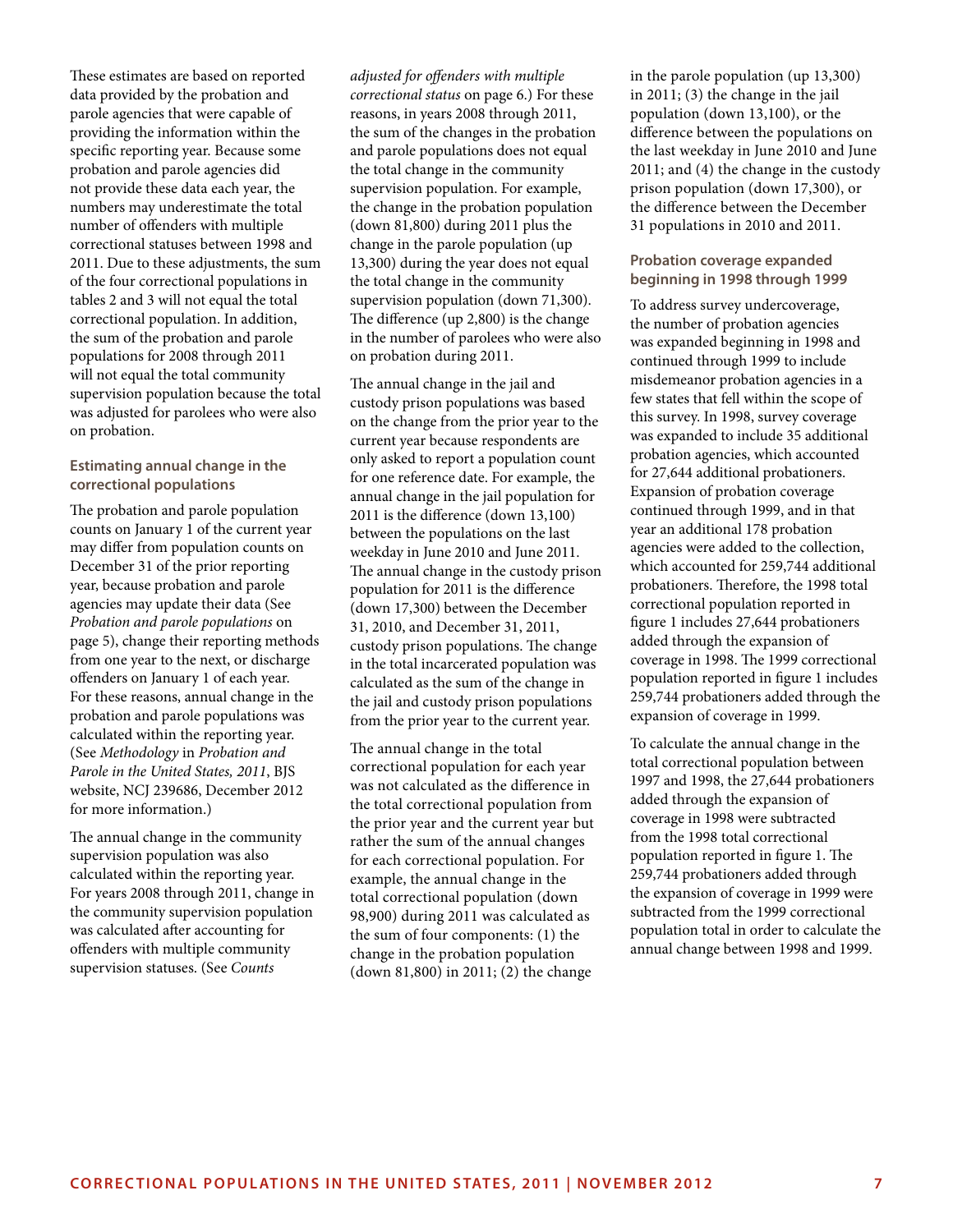#### Appendix Table 1 **Inmates held in custody in state or federal prisons or in local jails, December 31, 2000, 2010–2011**

|                                            | <b>Number of inmates</b> |           |           | Average annual    | Percent change, |
|--------------------------------------------|--------------------------|-----------|-----------|-------------------|-----------------|
| Inmates in custody                         | 2000                     | 2010      | 2011      | change, 2000-2010 | 2010-2011       |
| Total                                      | 1,937,482                | 2,270,142 | 2,239,751 | 1.6%              | $-1.3%$         |
| Federal prisoners <sup>a</sup>             | 140,064                  | 206,968   | 214,774   | 3.9%              | 3.8%            |
| Prisons                                    | 133,921                  | 198.339   | 206,004   | 3.9               | 3.9             |
| <b>Federal facilities</b>                  | 124,540                  | 173,138   | 176,228   | 3.3               | 1.8             |
| Privately operated facilities              | 9,381                    | 25,201    | 29,776    | 9.9               | 18.2            |
| Community Corrections Centers <sup>b</sup> | 6.143                    | 8,629     | 8,770     | 3.4               | 1.6             |
| <b>State prisoners</b>                     | 1.176.269                | 1,314,446 | 1.289.376 | 1.1%              | $-1.9%$         |
| <b>State facilities</b>                    | 1,100,978                | 1,220,331 | 1,196,981 | 1.0               | $-1.9$          |
| Privately operated facilities              | 75,291                   | 94.115    | 92,395    | 2.2               | $-1.8$          |
| Local jails <sup>c</sup>                   | 621,149                  | 748.728   | 735.601   | 1.9%              | $-1.8%$         |
| Incarceration rate <sup>d</sup>            | 683                      | 731       | 716       | 0.7%              | $-2.0%$         |
| Adult incarceration rate <sup>e</sup>      | 918                      | 960       | 937       | 0.5               | $-2.3$          |

Note: Estimates may not be comparable to previously published BJS reports due to updated information. Total includes all inmates held in local jails, state or federal prisons, or privately operated facilities. It does not include inmates held in U.S. territories (appendix table 2), military facilities (appendix table 3), U.S. Immigration and Customs Enforcement facilities, jails in Indian country, and juvenile facilities. See *Methodology* for sources of incarceration data and the text box on page 2 for a discussion of the differences between the custody and jurisdiction prison populations.

aIn 2001, responsibility for sentenced prisoners from the District of Columbia was transferred to the Federal Bureau of Prisons.

bNon-secure, privately operated community corrections centers.

cCounts for inmates held in local jails are for the last weekday in June of each year. Counts were estimated from the Annual Survey of Jails. See *Methodology*.

 $^{d}$ The total number in the custody of local jails, state or federal prisons, or privately operated facilities as of December 31, 2011, per 100,000 U.S. residents. Resident population estimates are from the U.S. Census Bureau for January 1 of the following year.

eThe total number in custody as of December 31, 2011 per 100,000 U.S. residents age 18 or older. Adult resident population estimates are from the U.S. Census Bureau for January 1 of the following year. See *Methodology* for information on inmates under the age of 18 who were in prison after being sentenced as adults or being held in local jails before or after adjudication.

Source: Bureau of Justice Statistics, Annual Survey of Jails, and National Prisoner Statistics Program, 2000 and 2010–2011. The total and adult resident population estimates are based on U.S. Census Bureau National Intercensal Estimates 2001, and unpublished total and adult resident population estimates, January 1, 2011, and January 1, 2012.

#### Appendix Table 2 **Prisoners in custody of correctional authorities in the U.S. territories and commonwealths, 2011**

|                                              | <b>Total number</b> | Sentenced to more than 1 year |                                       |  |  |
|----------------------------------------------|---------------------|-------------------------------|---------------------------------------|--|--|
| Jurisdiction                                 | of prisoners        | <b>Number</b>                 | Incarceration rate, 2011 <sup>a</sup> |  |  |
| Total <sup>b</sup>                           | 12,413              | 9,641                         | 243                                   |  |  |
| American Samoa                               | 167                 | 117                           | 212                                   |  |  |
| Guam                                         | 632                 | 240                           | 150                                   |  |  |
| Commonwealth of the Northern Mariana Islands | 162                 | 91                            | 174                                   |  |  |
| Commonwealth of Puerto Rico                  | 11.452              | 9,193                         | 248                                   |  |  |
| U.S. Virgin Islands                          |                     |                               | ٠                                     |  |  |

-- Not reported.

: Not calculated.

<sup>a</sup>The number of prisoners with a sentence of more than 1 year per 100,000 persons in the resident population on July 1, 2011.

bExcludes the U.S. Virgin Islands.

Source: Bureau of Justice Statistics, National Prisoner Statistics Program, 2011. Resident population estimates are based on U.S. Census Bureau International Database estimates.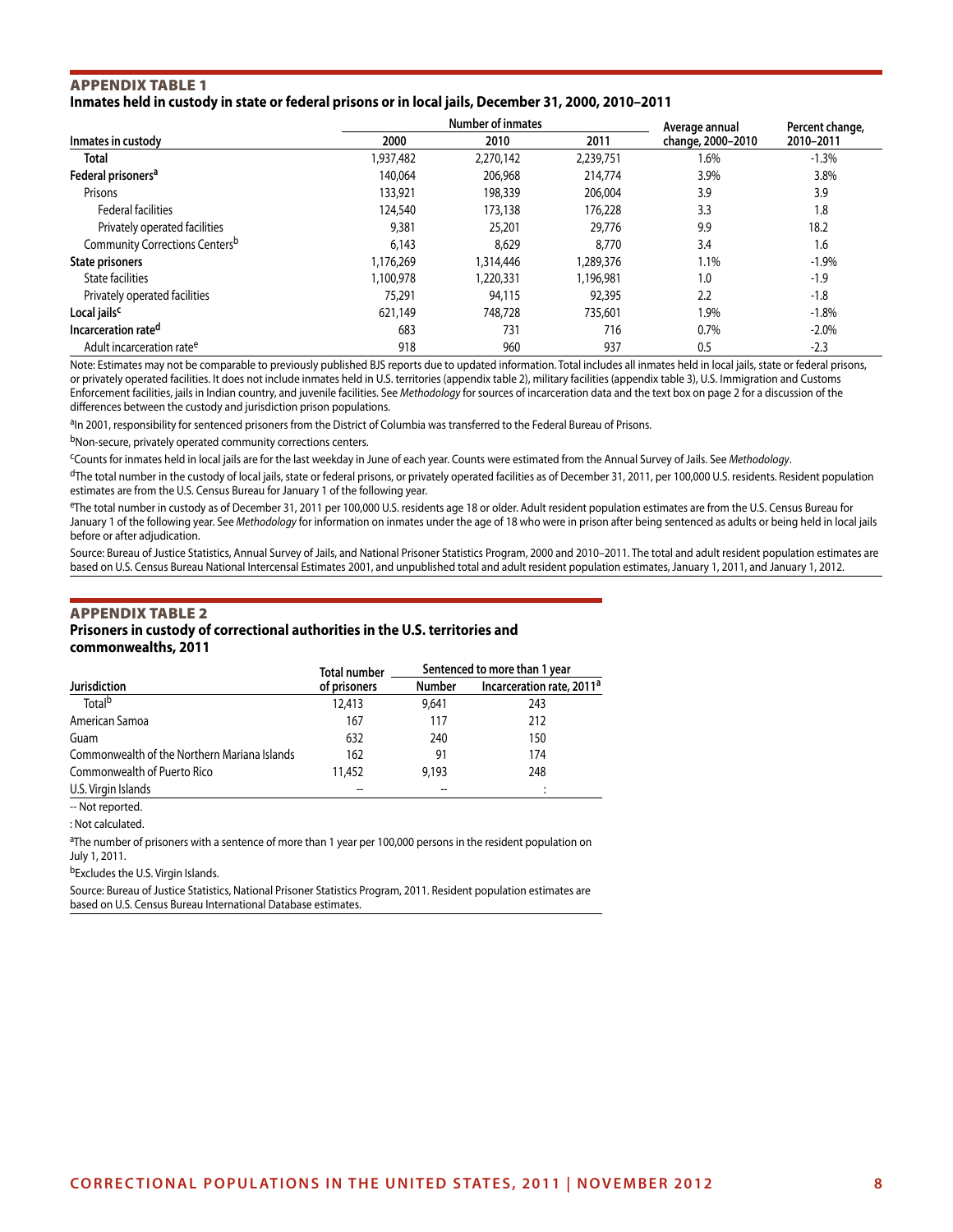#### Appendix Table 3 **Prisoners under military jurisdiction, by branch of service, 2010–2011**

|                                                                                        | <b>Total</b> |       |                              | Sentenced to more than 1 year |                |                              |
|----------------------------------------------------------------------------------------|--------------|-------|------------------------------|-------------------------------|----------------|------------------------------|
| <b>Branch of service</b>                                                               | 2010         | 2011  | Percent change,<br>2010-2011 | 2010                          | 2011           | Percent change,<br>2010-2011 |
| Total                                                                                  | 1,475        | 1,527 | 3.5%                         | 913                           | 1,051          | 15.1%                        |
| Prisoners who served in-                                                               |              |       |                              |                               |                |                              |
| Air Force                                                                              | 269          | 285   | 5.9                          | 177                           | 204            | 15.3                         |
| Army                                                                                   | 619          | 702   | 13.4                         | 425                           | 512            | 20.5                         |
| <b>Marine Corps</b>                                                                    | 378          | 299   | $-20.9$                      | 155                           | 157            | 1.3                          |
| Navy                                                                                   | 201          | 235   | 16.9                         | 155                           | 176            | 13.5                         |
| Coast Guard                                                                            | 8            | 6     | $-25.0$                      |                               | $\overline{2}$ | 100.0                        |
| Prisoners held by-                                                                     |              |       |                              |                               |                |                              |
| Air Force                                                                              | 48           | 54    | 12.5                         | 8                             | 5              | $-37.5%$                     |
| Army                                                                                   | 719          | 828   | 15.2                         | 571                           | 678            | 18.7                         |
| <b>Marine Corps</b>                                                                    | 177          | 102   | $-42.4$                      | 11                            | 5              | $-54.5$                      |
| Navy                                                                                   | 531          | 543   | 2.3                          | 323                           | 363            | 12.4                         |
| Source: Bureau of Justice Statistics, National Prisoner Statistics Program, 2010-2011. |              |       |                              |                               |                |                              |

#### Appendix Table 4

#### **Estimated standard errors for local jail inmates, 2000, 2001, and 2008–2011**

| Year | Total   | <b>Standard error</b> | Relative standard error (percent)* |
|------|---------|-----------------------|------------------------------------|
| 2000 | 621,149 | 2,551                 | 0.41%                              |
| 2001 | 631,240 | 2,721                 | 0.43                               |
| 2008 | 785,533 | 4.276                 | 0.54                               |
| 2009 | 767,434 | 4.453                 | 0.58                               |
| 2010 | 748.728 | 5,638                 | 0.75                               |
| 2011 | 735,601 | 6,168                 | 0.84                               |

\*Calculated by dividing the standard error by the survey estimate and multiplying by 100.

Source: Bureau of Justice Statistics, Annual Survey of Jails, 2000, 2001, and 2008–2011.